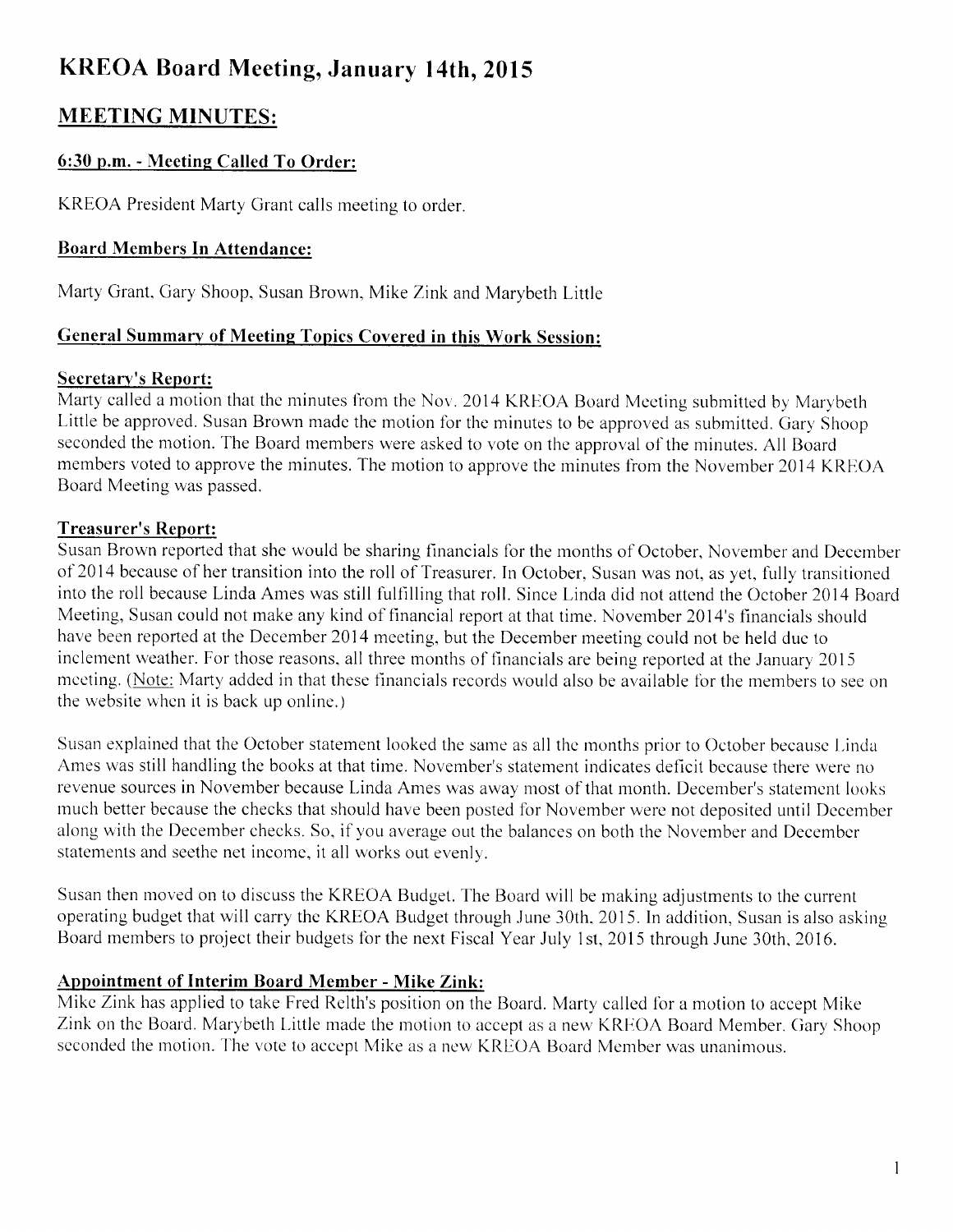#### **Neighborhood Quality/Architectural Control:**

Gary Shoop presented information about the Complaint Form and Complaint Process to be used to for any member to file a complaint about any type of property related problem that may exist in their neighborhood. The Complaint Forms are currently available at the new KREOA office and it was noted that it will eventually be posted on the KREOA website when it is back up and running.

Mike Zink also shared information on the processes that are being developed to investigate and follow-up on problems identified by members submitting complaints to the KREOA. Marty also recommended that it would be most helpful for members living within a one block radius of the problem property be involved in reporting the problem.

# **Safety Committee Report:**

Joe Armor's notes were shared regarding the work currently being done by the Safety Committee. Mike reported that Joe actually reported an official complaint to the USPIS Compliant Reference #: 30678977 or make a complaint via mailtheft@USPIS.gov. Mike said Joe told him that the USPIS will investigate mail theft issues based upon the number of complaints that come in from a particular geographic area. In light of that fact. Mike encouraged everyone to file a complaint whenever they experience or witness mail theft.

Marty also asked Mike to share information with the members about security cameras. Mike shared information about the nature of his research on various types of security cameras. He also indicated that he has purchased 2 sets of wireless security cameras that can be placed at different areas of Kelly Ridge where members would like to pilot test them out.

Mike also revisited the issue of locking and central mailbox installations. To date, Mike said Heather Gill was the only member to express interest in a central mailbox system.

Marty asked the Board if there would be any objection to setting aside about \$1000.00 to pilot test security cameras. There was no objection, so that effort will go forward.

#### Personnel:

Marty updated the members on the change of staffing in the KREOA office since last year. Since the former Executive Administrator had to leave her position due to health concerns, the duties that position addressed are now going to be divided up as follows: Bookkeeping will be addressed by The Bean Counters Bookkeeping Services in Oroville, website redevelopment will now be handled by Marybeth Little with the assistance of Mike Zink and with the professional assistance from Randy Ledbetter of the Chico WebMasters. Therefore, Marty stated that she moving forward to try and find a person to work part-time in the KREOA Office to assist with general KREOA office work and support to the Board. Marty also mentioned that Heather Gill will be performing that function in the interim.

# **Communications:**

Marybeth Little updated everyone on the progress on taking back ownership and control of the KREOA website. Marybeth explained that all the domain names and credentials for the KREOA website was previously owned by the former web master contracted by the KREOA Board. After a discussion with that web master, an agreement was made for her to release both domain names (kellyridgeestates.org and kellyridgeestates.com) back to the KREOA for our ownership and control. The process is expected to take 2-3 weeks, but once the transfer is completed Marybeth will be able to control and update the website at no additional cost to the KREOA. Marybeth also talked about the development of KREOA Facebook Group Pages, but, for now, has decided that the KREOA website should be the one and only "Go To" resource for "official" KREOA information. In addition, the KREOA newsletter will be published in print four times per year. Members were encouraged to share their emails with the KREOA so that the email can be sent out to those members electronically. Marybeth indicated that she needed approval for the expenditure of \$450 to \$550 to support a 10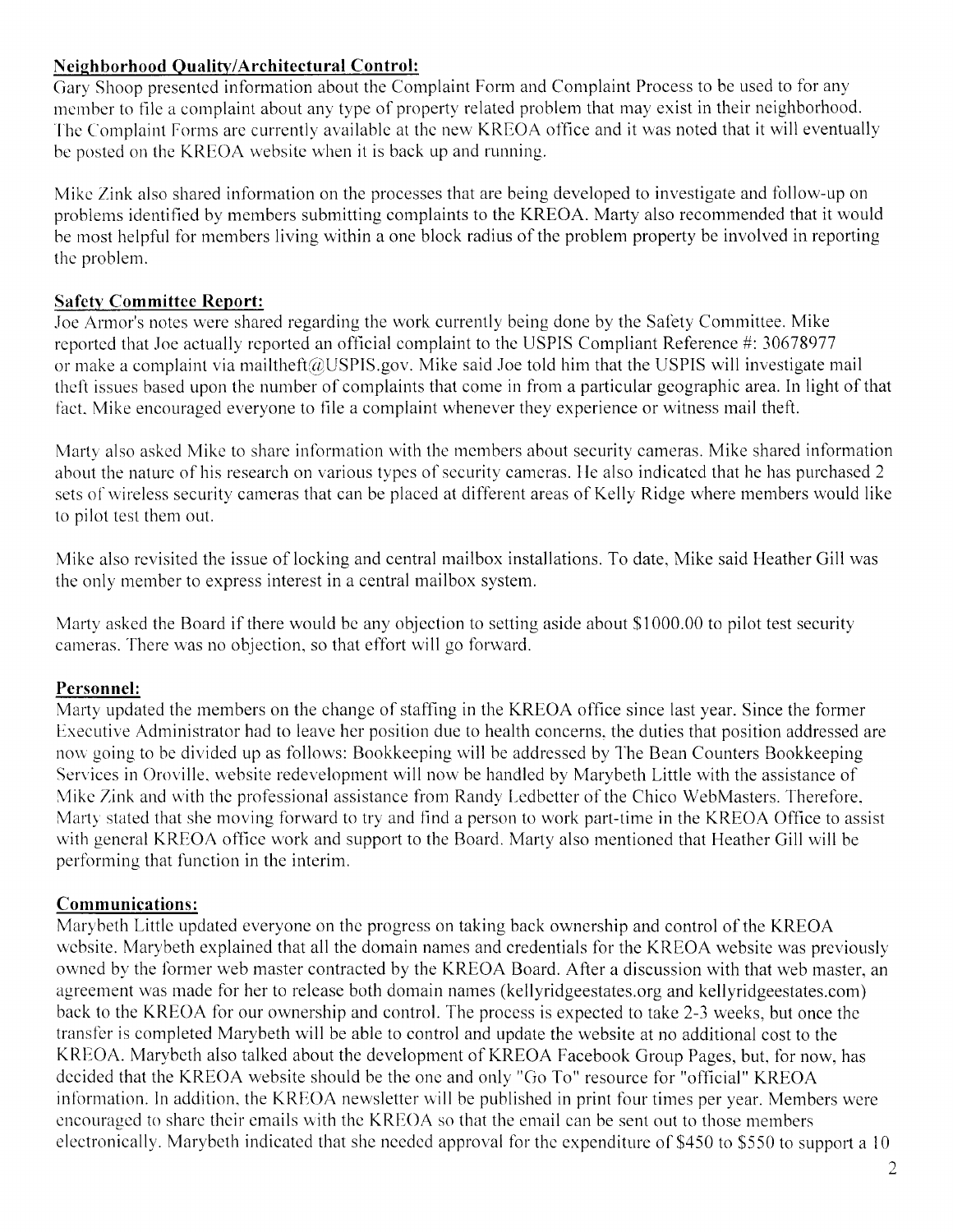hours of web master support with Randy Ledbetter of Chico Web Masters. Susan Brown made the motion to accept the expenditure of up to \$500.00 for Marybeth work with Chico Web Masters to regain the ownership and control of the KREOA web site. Gary Shoop seconded the motion. The Board unanimously approved the motion and it was passed.

#### Special Projects:

Marybeth recapped the KREOA Special Events that took place in December and mentioned dates for the initial Welcome Wagon Program organizational meeting and for the Spring Yard Sale Caravan. Further details will be made available in the next issue of the newsletter.

Marybeth shared that we intend to use the office space at KREOA to allow members to host classes and snrall group events like card games, etc. The only rule will be that anyone who wishes to host an event like a Bridge Game would first be willing to present a "mini-class" on that subject so that other interested community members would be able to lean to play that game or learn a skill before the event gets started.

#### KREOA Newsletter:

Marty thanked Jodi Vantine for her past work on the newsletter. In the future. Marybeth will oversee thc production of the newsletter. The deadline for submissions to the next newsletter is Feb.lst. Research u'ill bc conducted on advertising policies and rates.

#### Cell Tower:

Marty shared with the members that representative from the Oroville Office of the DWR would be speaking about the planned installation of a new cell phone tower near The Kelly Ridge State Park Visitor's Center. They will make their presentation regarding the cell tower installation at the February KREOA Board Meeting on  $2/11/15$ .

#### New Office Location:

Susan Brown shared information about the new office location. Marty asked that a motion be made to accept the rental agreement with John Starr for the use of the available space for the KREOA Offices. Marybeth Little made the motion to have the rental agreement approved as it is currently stated. The motion was seconded by: Mike Zink, Susan Brown and Gary Shoop. The motion was passed unanimously.

#### President's Report:

Marty gave the audience an update on her efforts to secure reasonably priced, good quality insurance to provide liability insurance for all KREOA activities and events. Marty said that she is working with a number of insurers to try and find a policy that will "bundle" all our insurance needs together. Marty also reviewed the scope of her job as President.

#### Public Comment:

Ron Carter, the KREOA member who has overseen the Weed Abatement Program for the KREOA for the past 25 years, requested to set a time to meet with Marty Grant to review the existing program and to see if the Board wishes him to continue to help facilitate this program going forward. Marty asked Ron is they could set up a meeting to discuss the matter sometime in February. Ron agreed they would.

Carol Zink also suggested that Marybeth have other KREOA members "shadow" her during her web site training so that she is not the only one to have the knowledge of how manage the web site. Marybeth reminded Carol that her husband, Mike had already volunteered to work with her on that very issue.

#### Meeting Adiourned: